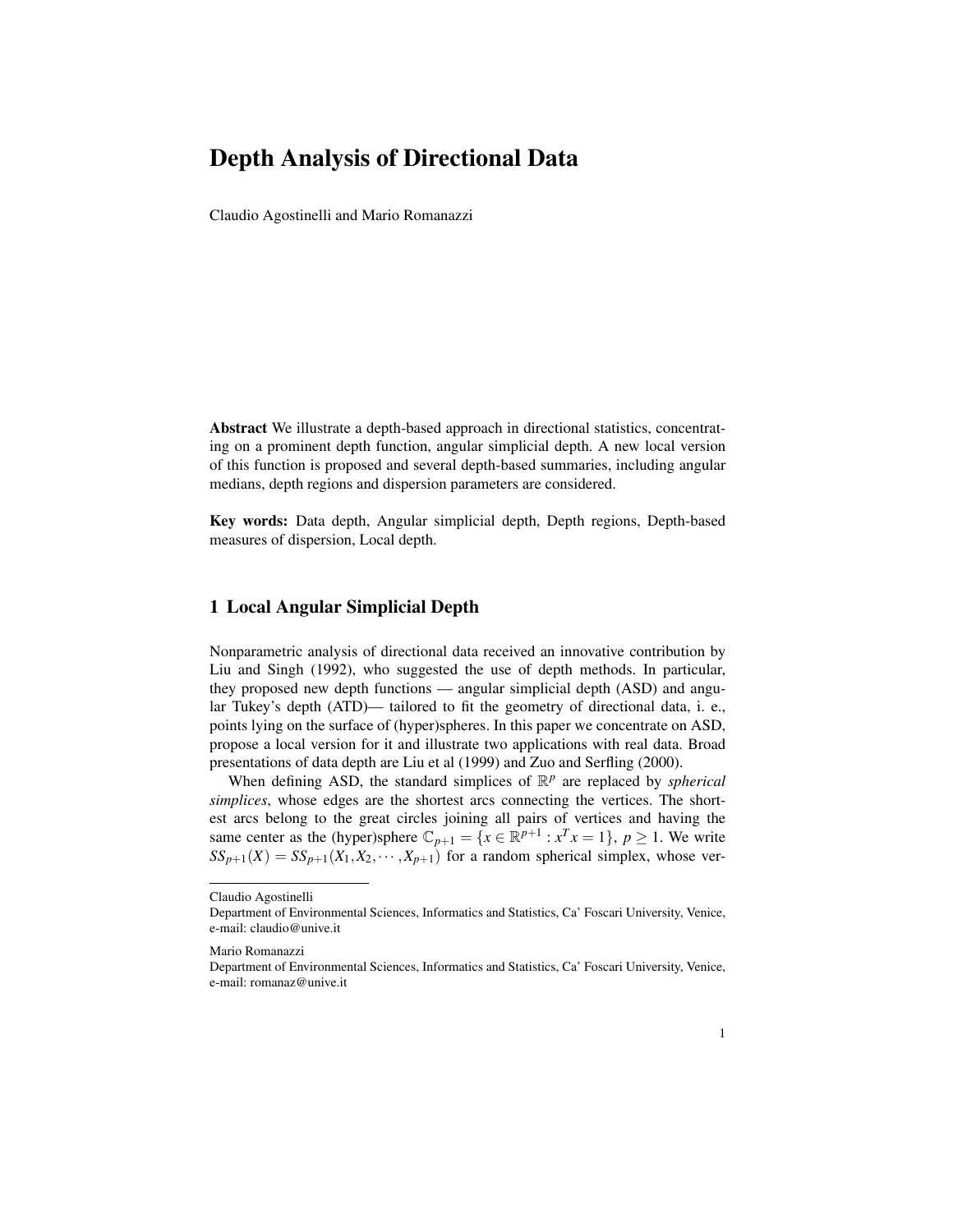tices are  $p+1$  independent copies  $X_1, X_2, \dots, X_{p+1}$  of the random variable X with support on the sphere. As in the Euclidean case, ASD is the coverage function of a random spherical simplex (Liu and Singh, 1992), that is

$$
ad_X(x) = P_X(SS_{p+1}(X) : x \in SS_{p+1}(X)).
$$

Let  $x_i$ ,  $i = 1, \dots, n$  be a random sample from *X*. The empirical version  $ad_n(.)$  is the proportion of all  $\binom{n}{p+1}$  sample spherical simplices including *x*. A main requirement for any depth function is ray-monotonicity (Zuo and Serfling, 2000), meaning that it does not increase along the rays from the deepest point. It implies the depth function to have just one (global) maximizer, even when the distribution is multimodal. This is coherent with the aim of finding a global center. However, in certain situations it is desirable to obtain more information. Local depth (Agostinelli and Romanazzi, 2011) is a generalization of the depth function able to recognize partial centers and groups. It is mainly useful when dealing with multimodal and mixture distributions and clustered data. The basic idea is to measure depth conditional on the nearby region of each point. As in the Euclidean case, a local version for ASD is obtained by constraining the size of the spherical simplices not to exceed a positive threshold *τ*. For directions *x* ∈  $\mathbb{C}_{p+1}$ , local ASD *lad<sub>X</sub>*( $\cdot$ ; *τ*) is the coverage probability by a random spherical simplex  $SS_{p+1}(X)$  with surface area t( $SS_{p+1}(X)$ ) not greater than  $\tau$ , that is

$$
lad_X(x; \tau, F) = P_X(SS_{p+1}(X) : x \in SS_{p+1}(X) \cap t(SS_{p+1}(X)) \leq \tau).
$$

Other function, in place of the surface area, can be use to measure the size of the spherical simplex. Global ASD is recovered by fixing  $\tau$  equal to its maximum value. It can be shown that, in the circular case, local and global ASD behave similarly when *X* is unimodal.

Together with the values  $d_X(x)$   $(d_n(x))$ , describing the ordering induced on the space by the depth function, several functionals (sample statistics) associated to  $d<sub>X</sub>$  are used to investigate the features of the distribution. For example, in the bivariate case, the depth contours help investigating location, spread and shape of the underlying distribution or data. A related functional is the family of depth regions  $D_X(\alpha)$ , containing the deepest points corresponding to fraction  $\alpha$ of cumulative probability. The boundaries of such regions are often interpreted as  $\alpha$ -level quantile surfaces. Depth-based location and dispersion functionals were also suggested that represent alternatives to the usual moment-based functionals. The location functional is the deepest point and the dispersion functional is the Lebesgue integral of the depth function. The depth-based location parameter (Liu et al, 1999) of *X* is  $\lambda_X = \arg \max_{x \in \mathbb{C}_{p+1}} ad_X(x)$  with corresponding sample statistic  $\widehat{\lambda}_n = \arg \max_{x \in \mathbb{C}_{p+1}} ad_n(x)$ . Writing  $v$  for the Lebesgue measure on  $\mathbb{C}_{p+1}$ , the depthbased dispersion parameter (Romanazzi, 2009) of *X* is  $\gamma_X = \int_{\mathbb{C}_{p+1}} a d_X(x) dV(x)$ , to be interpreted as the expected measure of the spherical simplex  $SS_{p+1}(X)$ . The sample statistic is  $\hat{\gamma}_n = \int_{\mathbb{C}_{p+1}} a d_n(x) d\nu(x)$ . An approximation of  $\hat{\gamma}_n$  is given by  $\widetilde{\gamma}_n = \frac{1}{n} \sum_{i=1}^n ad_n(x_i).$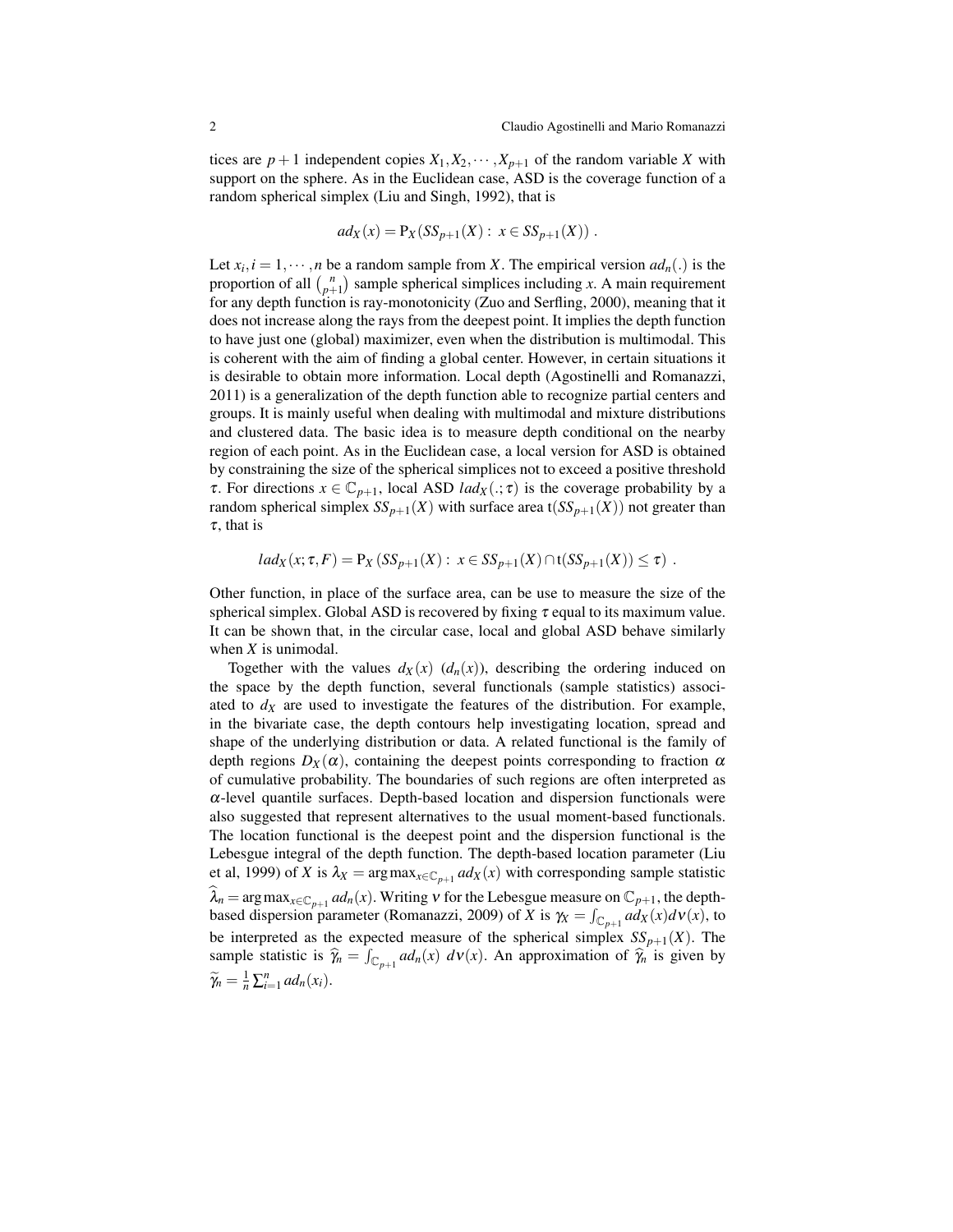## 2 Applications

The first illustration deals with the direction taken by 76 turtles, after treatment (Fisher, 1993, Appendix B3.). The circular mean and circular median coincide at 1.12, circular variance is 0.5 and  $\gamma = 1.27$ . The raw data clearly suggest some degree of multimodality. ASD correctly identifies the main center of the distribution at 1.10, but fails to show the modes. Instead, local ASD, with  $\tau$  equal to 0.2 quantile order, shows (mainly) two groups center at 1.10 and 1.57 (see Figure 1). A further mode is at 4.24. The behaviour is stable for a wide range of  $\tau$ , from 0.1 to 0.4 quantile orders.



Fig. 1 Turtle data. Circular plot with ASD (left) and local ASD (right).

The second application deals with locations of earthquakes with modified Mercalli intensity greater than 6, since 1900 (source: www.ngdc.noaa.gov/). The number of events is  $n = 284$ .

The spherical mean is (72.4,57.1) (latitude, longitude), the spherical median is (56.7,67.8), and the deepest point is (44.7,37.4) while the dispersion parameter based on depth is  $\tilde{\gamma} = 0.123$ . Figure 2 provides the map of the dataset, where gray scale of points corresponding to the value of ASD (top panel) and local ASD (bottom panel). Darker color means higher depth value. The threshold  $\tau$  is equal to 20% quantile of the areas of the spherical simplices. Contours of (normalized) depth are also shown for values 0.95, 0.8 and 0.6. Deepest point, spherical mean and spherical median are represented by square, diamond and triangle symbol, respectively.

The main result is the ordering provided by local ASD, which is remarkably different from ASD ordering. In the bottom map of Figure 2 several clusters are indeed apparent, the two most important corresponding to Greece – Turkey and South-East China – Philippines. Also remarkable the difference between location estimates. While the deepest point, as expected, belongs to the Greece – Turkey cluster, the spherical mean and median are very far from it and their use is questionable in the present application.